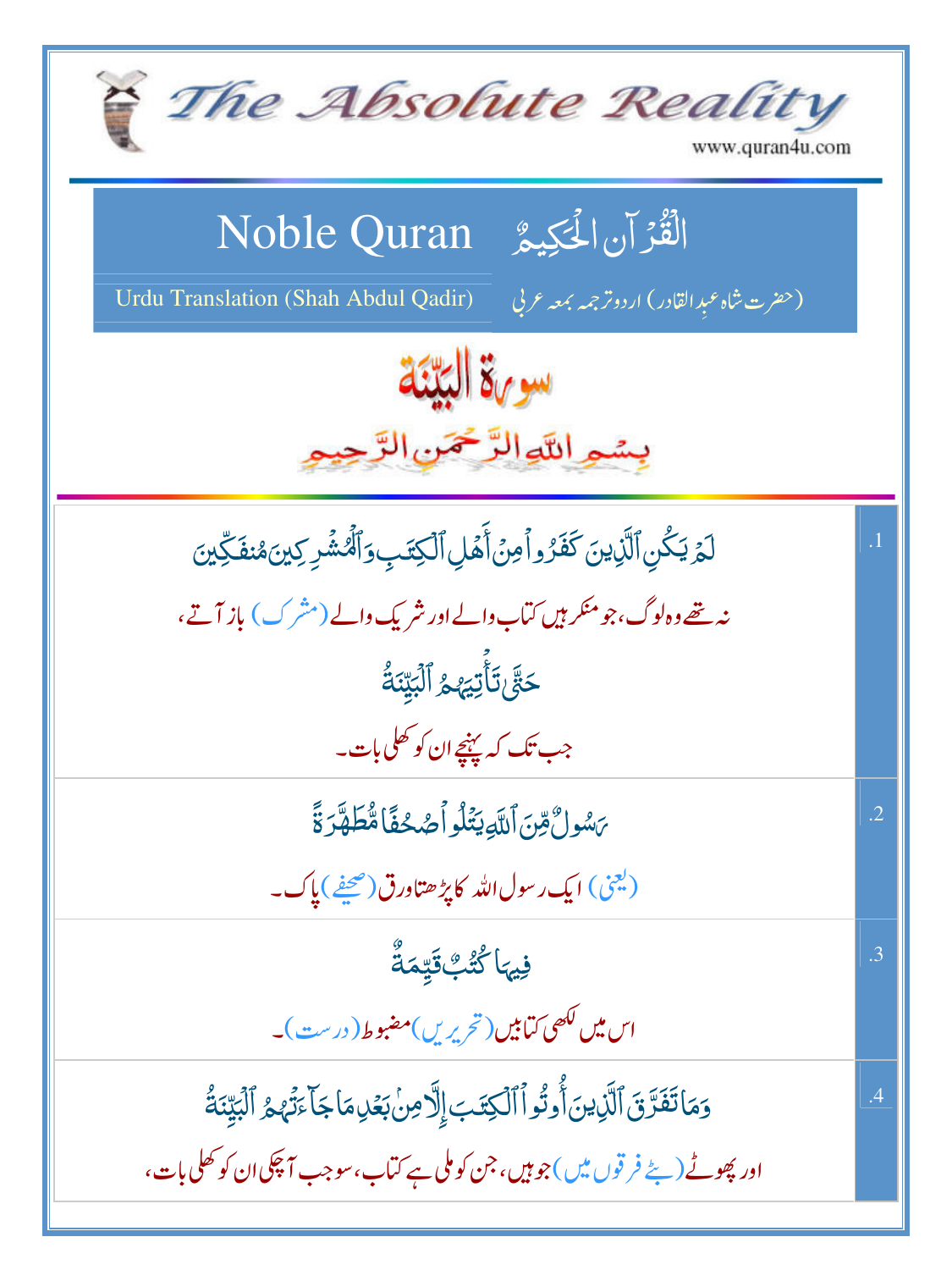| وَمَآ أُمِرُوٓ ٱ إِلَّالِيَعۡبُٰلُواۡ ٱللَّهَ فُخۡلِصِينَ لَهُ ٱلدِّينَ حُنَفَآءَ                      | $\overline{.5}$ |
|--------------------------------------------------------------------------------------------------------|-----------------|
| اور ان کو حکم یہی ہو ا کہ عبادت کریں اللہ کی، نری (خالص ) کر کر اسکے واسطے بند گی ابر اہیم کی راہ پر ، |                 |
| دَيُقِيمُواْ ٱلصَّلَوٰةَ وَيُؤَثُّواْ ٱلزَّكَوٰةَ                                                      |                 |
| اور کھڑی کریں نماز،اور دیں ز کوۃ،                                                                      |                 |
| <u>وَ</u> زَ <sup>ّا</sup> لِكَ دِينُ ٱلۡقَيِّمَةِ                                                     |                 |
| اور بیہ ہے راہ مضبوط لو گوں کی۔                                                                        |                 |
| ٳؚڹؓٱڶؓۯؚؠڹؘػڡۘٙۮۯۅٱڡؚڽۡٲٞۿڸٱڷڮڡۧٮ۪۪ۅؘٱڷۿۺ۫ڔػؚؾؗڹ؋ۣٮ۫ٲٮۣڄۿڐۜۧ؞ٙ                                        | .6              |
| وہ جو منکر ہوئے کتاب دالے اور شریک دالے (مشرک) ، دوزخ کی آگ میں،                                       |                 |
| <u>ځلِلِينَ</u> فِيهَا                                                                                 |                 |
| سدار ہیں اس میں۔                                                                                       |                 |
| ٲٛۏ <i>ٙ</i> ڷؠ۪ڬۿؽٙۺٞڒ۠ٱڷڹۜڔؚؾۜۊ                                                                      |                 |
| وہ <sup>لو</sup> گ#یں بد تر سب خلق(مخلوق) کے                                                           |                 |
| ٳؚڹؖٞٱڷۜڕٛؾؾؘٵڡؘٮؙٛۅٱۅٙعَڢؚڶٛۅٱٲڶڟۜٮڸٸؾؚٲ۠ٛٷڶؠؘٟڬۿؽٙڂؘؽۯٵڷڹڔؚؾۊ                                        | $\overline{.7}$ |
| وہ لوگ جو یقین لائے اور کئے بھلے کام،وہ لوگ بہتر ہیں سب خلق (مخلوق) کے۔                                |                 |
| جَزَ آؤُهُمۡ عِندَا مَايِّهِمۡ جَنَّتَتُ عَدۡنِ بَجۡرِى مِن تَخۡتِهَا ٱلۡأَنۡهَـٰرُ                    | $\overline{8}$  |
| بدلہ ان کاان کے رب کے ہاں،باغ ہیں یسے (سدارینے ) کے، پنچے بہتی ان کے نہریں،                            |                 |